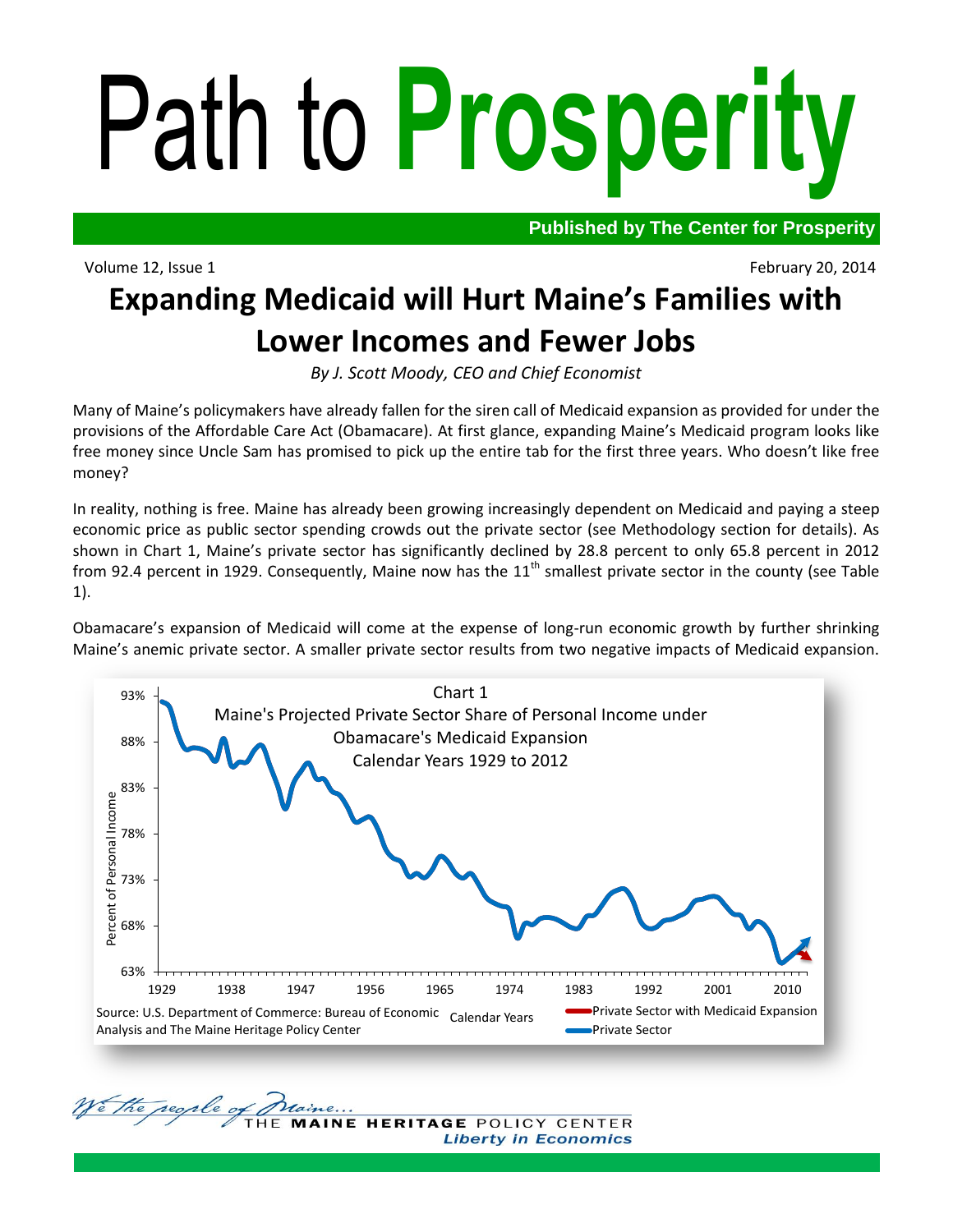Volume 12, Issue 1 **Path to Prosperity** February 20, 2014

| Table 1                                                                                 |       |                         |                               |       |      |  |  |
|-----------------------------------------------------------------------------------------|-------|-------------------------|-------------------------------|-------|------|--|--|
| Private Sector Share of Personal Income by State and Rank                               |       |                         |                               |       |      |  |  |
| 2012                                                                                    |       |                         |                               |       |      |  |  |
| <b>State</b>                                                                            | 2012  | Rank                    | State                         | 2012  | Rank |  |  |
| <b>United States</b>                                                                    | 70.3% | uu.                     | Georgia                       | 69.5% | 26   |  |  |
| New Hampshire                                                                           | 76.7% | $\mathbf{1}$            | Idaho                         | 68.9% | 27   |  |  |
| Connecticut                                                                             | 76.6% | $\overline{2}$          | Tennessee                     | 68.7% | 28   |  |  |
| North Dakota                                                                            | 75.8% | 3                       | Delaware                      | 68.6% | 29   |  |  |
| Massachusetts                                                                           | 75.1% | $\overline{\mathbf{4}}$ | Rhode Island                  | 68.4% | 30   |  |  |
| New Jersey                                                                              | 75.1% | 5                       | Ohio                          | 68.4% | 31   |  |  |
| Colorado                                                                                | 74.8% | 6                       | Missouri                      | 68.1% | 32   |  |  |
| Minnesota                                                                               | 74.5% | $\overline{7}$          | Oregon                        | 68.0% | 33   |  |  |
| <b>Texas</b>                                                                            | 74.4% | 8                       | Louisiana                     | 67.8% | 34   |  |  |
| Illinois                                                                                | 73.9% | 9                       | Montana                       | 67.6% | 35   |  |  |
| South Dakota                                                                            | 73.9% | 10                      | Arizona                       | 67.5% | 36   |  |  |
| Nebraska                                                                                | 72.9% | 11                      | Michigan                      | 67.3% | 37   |  |  |
| Iowa                                                                                    | 72.3% | 12                      | Vermont                       | 67.2% | 38   |  |  |
| Utah                                                                                    | 71.9% | 13                      | Oklahoma                      | 67.1% | 39   |  |  |
| Wisconsin                                                                               | 71.8% | 14                      | <b>Maine (Current)</b>        | 65.8% | 40   |  |  |
| California                                                                              | 71.6% | 15                      | North Carolina                | 65.6% | 41   |  |  |
| Wyoming                                                                                 | 71.5% | 16                      | <b>Maine (with Expansion)</b> | 65.0% | 42   |  |  |
| Nevada                                                                                  | 71.4% | 17                      | Arkansas                      | 64.7% | 42   |  |  |
| <b>Kansas</b>                                                                           | 71.1% | 18                      | Alabama                       | 63.2% | 43   |  |  |
| Pennsylvania                                                                            | 70.7% | 19                      | South Carolina                | 62.9% | 44   |  |  |
| Maryland                                                                                | 70.6% | 20                      | Kentucky                      | 62.4% | 45   |  |  |
| Indiana                                                                                 | 70.6% | 21                      | Hawaii                        | 61.8% | 46   |  |  |
| Florida                                                                                 | 70.2% | 22                      | Mississippi                   | 60.9% | 47   |  |  |
| Washington                                                                              | 70.0% | 23                      | <b>New Mexico</b>             | 60.2% | 48   |  |  |
| Virginia                                                                                | 69.6% | 24                      | Alaska                        | 59.9% | 49   |  |  |
| <b>New York</b>                                                                         | 69.6% | 25                      | West Virginia                 | 59.9% | 50   |  |  |
| Source: U.S. Department of Commerce: Bureau of Economic Analysis and The Maine Heritage |       |                         |                               |       |      |  |  |
| <b>Policy Center</b>                                                                    |       |                         |                               |       |      |  |  |

First, it will have to be paid for by higher taxes or borrowing (albeit at the federal level for the time being), leaving less money in the pockets of individuals and businesses and reducing their ability to invest for the future. Second, it will crowd-out the private sector in competition for scarce labor and capital.

According to estimates from the Alexander report, the expansion of Medicaid will boost spending by \$575 million in its first year.<sup>1</sup> If this occurred in 2012, that additional public spending would have reduced the private sector by up to 0.83 percentage points. More troubling, as shown in Chart 1, Medicaid expansion would reverse the growth in the private sector following the "Great Recession" and force it on a downward trajectory.

the regile of praine ... THE MAINE HERITAGE POLICY CENTER **Liberty in Economics**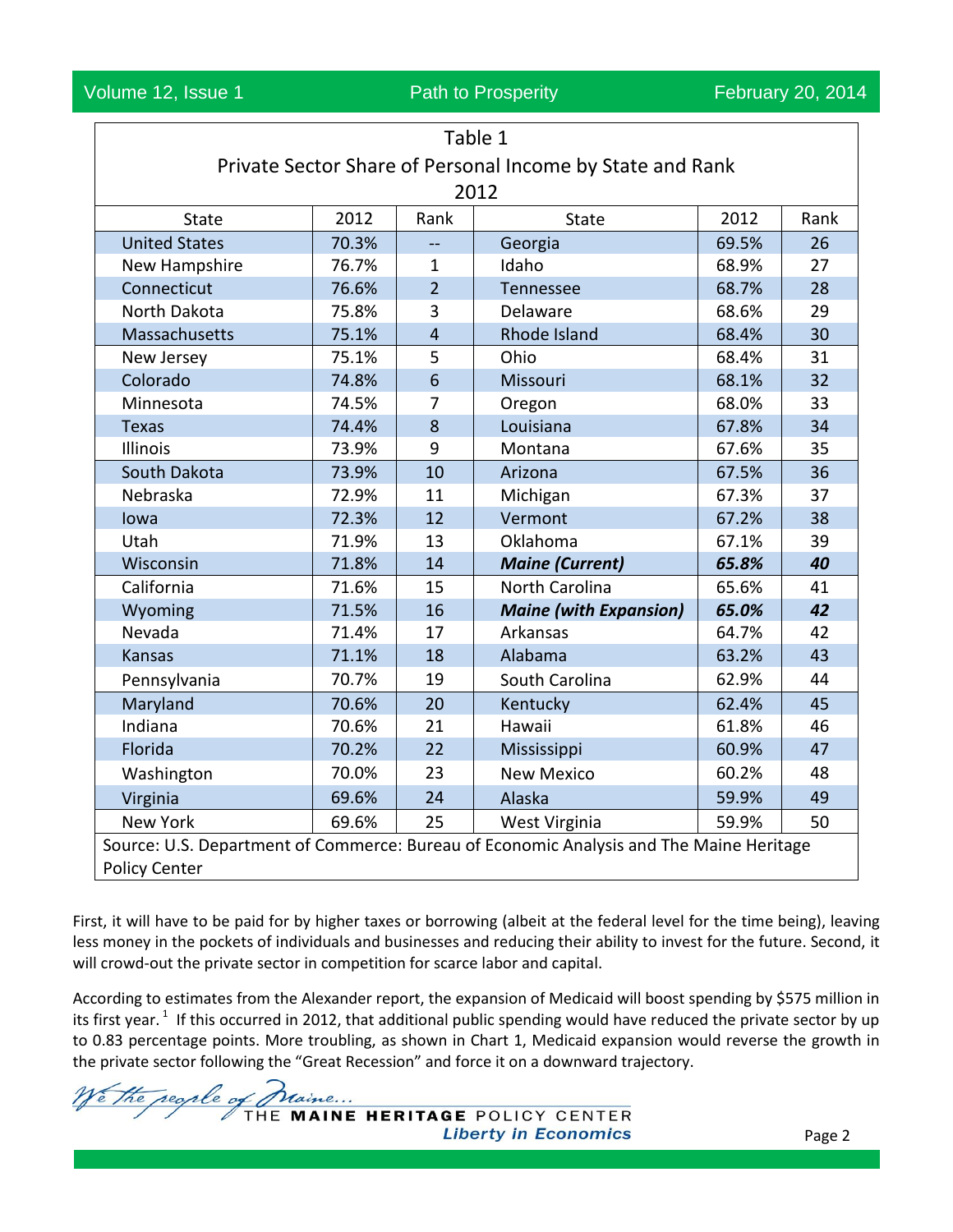# Volume 12, Issue 1 **Path to Prosperity** February 20, 2014

Maine's policymakers should be very concerned about this "crowding out" of the private sector by government spending because Chart 2 reveals a significant correlation between the size of a the private sector and household income. As a consequence of Obamacare's expansion of Medicaid, Maine's taxpayers will pay a steep economic price with lower incomes and fewer jobs.

Table 2 shows the negative economic impact of Obamacare's expansion of Medicaid on the average Maine household. Overall, Maine's long-run economic growth will suffer a drop in personal income of \$1.5

| <b>Estimated Economic Loss Due to</b><br><b>Obamacare's Expansion of Medicaid</b>                                                 |                                       |    |                        |  |  |
|-----------------------------------------------------------------------------------------------------------------------------------|---------------------------------------|----|------------------------|--|--|
| Area                                                                                                                              | Personal Income<br>Loss per Household | or | Job Loss<br>Equivalent |  |  |
| Maine                                                                                                                             | $-52,638$                             | or | $-30,988$              |  |  |
| Source: U.S. Department of Commerce: Bureau of<br>Economic Analysis, Census Bureau and The Maine<br><b>Heritage Policy Center</b> |                                       |    |                        |  |  |

Table 2

billion. This drop in personal income can manifest itself in one of two ways—lower household income for everyone or fewer jobs, though reality will lie somewhere in-between. The economic costs range from:

- \$2,638 less personal income for all households with no private sector job loss; or,
- No change in personal income but the loss of 30,988 private sector jobs.

Table 1 and Chart 2 show how Maine's private sector would lose ground relative to the other states. Maine's ranking would fall from the  $11^{th}$  smallest private sector in the country to the 9<sup>th</sup> smallest. Only 5.1 percentage points separates Maine from lowly West Virginia (59.9 percent) while 11.7 percentage points separate Maine from number 1 ranked, and next-door neighbor, New Hampshire (76.7 percent).

In conclusion, Obamacare's expansion of Medicaid is not "free" as there will be economically devastating repercussions to the long-term health of Maine's economy. Clearly, the better option is to shelve Medicaid



Ve the regile of **MAINE HERITAGE POLICY CENTER**